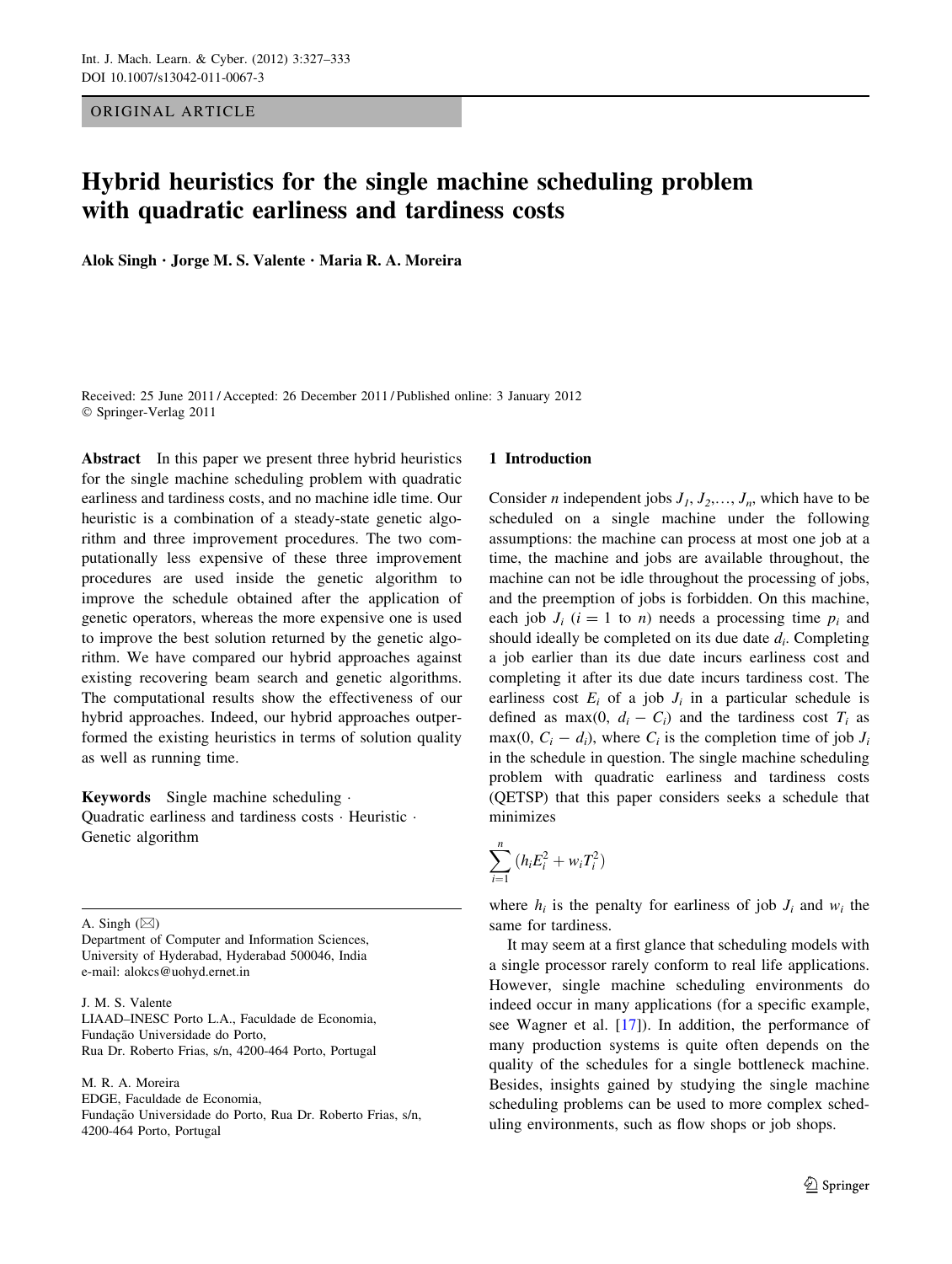In this paper, we have assumed that the machine can not be idle throughout the processing of jobs. This assumption is valid in those cases, where either the operating and startup costs of the machine surpass the cost of completing some jobs early or there is a necessity for operating the machine continuously to satisfy the demands. Some real life examples of such production environments can be found in Korman [\[9](#page-6-0)] and Landis [\[10](#page-6-0)].

As both earliness and tardiness in schedules are punished by early/tardy scheduling models, these models compel the jobs to complete as close as possible to their due dates, thereby backing the just-in-time production philosophy, i.e., producing something exactly when it is needed. The earliness cost may correspond to the cost of deterioration in the quality of perishable commodities and/ or the cost of storing the commodities produced till they are needed. Similarly, the tardiness cost may correspond to lost sales, rush shipping costs or loss of goodwill.

We have considered the quadratic earliness and tardiness costs in the objective function in lieu of the commonly used linear costs. Our objective function punishes more heavily the schedules in which some jobs have completed either quite early or quite late, i.e., such an objective function prefers schedules in which costs are more evenly distributed over schedules in which only a few jobs are contributing to nearly all of the cost. Therefore, such an objective function is suitable for those production environments where the cost for non-compliance with due dates increases in a non-linear manner.

Early-tardy scheduling models with quadratic cost functions have been investigated since 1980s. Gupta and Sen [\[8](#page-6-0)] investigated a scheduling model which was similar to our model except for the fact that all earliness and tardiness penalties are assumed to be one and proposed a branch-and-bound algorithm and a heuristic rule for this model. Bagchi et al. [\[2](#page-6-0)] considered a model where all jobs have a common due date, the same earliness penalty and the same tardiness penalty. The earliness penalty can be different from tardiness penalty. They proposed an enumerative procedure using some dominance rules. Cheng [[6\]](#page-6-0) considered the quadratic cost function for the problem of determining the optimal due-dates and scheduling of jobs on a single machine. Baker and Scudder [[3\]](#page-6-0) provides an excellent survey of earlier works on early/tardy scheduling models including those with quadratic and non-linear cost functions.

A branch-and-bound algorithm based on a new lower bounding procedure has been proposed by Valente [\[13](#page-6-0)] for the QETSP. Valente and Alves [\[14](#page-6-0)] developed several dispatching rules and improvement procedures. We are particularly concerned with two improvement procedures proposed in this paper viz. adjacent pairwise interchange (API) and 3-swaps (3SW). Both of these improvement procedures follow an iterative approach. At each iteration, the API procedure starts with the first job in the schedule and considers in succession each pair of adjacent jobs. It swaps two adjacent jobs if it leads to an improvement in the objective function value. This procedure is repeated till it fails to improve the objective function value. The 3SW procedure is analogous but it considers three consecutive jobs at a time. The best among the six possible permutations of these three consecutive jobs is selected to be the new ordering of these consecutive jobs in the schedule. This procedure is also repeated till no further improvement is possible. The complexity of each iteration of API as well as 3SW is  $O(n)$ . Another improvement procedure that is of concern to us is the non-adjacent pairwise interchange (NAPI) procedure. The NAPI procedure is also similar to API. The only difference is that it tries to interchange a job with all other jobs in the schedule and the interchange that leads to maximum reduction in the value of the objective function is performed. The complexity of each iteration of NAPI is  $O(n^2)$ . Therefore, NAPI is computationally more expensive than API and 3SW.

Among the metaheuristic techniques, Valente [\[15](#page-6-0)] presented several beam search heuristic procedures. The schedules obtained through each of the beam search procedure are improved further by the 3SW procedure. Among several beam search heuristic procedures proposed in this paper the recovering beam search (RBS) procedure produced the best results. Valente et al. [[16\]](#page-6-0) proposed six random-key encoding [\[4](#page-6-0)] based elitist generational genetic algorithms. These genetic algorithms differ only slightly from one another. All of them use parameterized uniform crossover. For crossover one parent is selected uniformly at random from the elite members of the population, whereas another parent is selected uniformly at random from the entire population. Mutation is not used at all, and therefore, to avoid premature convergence and to maintain diversity in the population, these genetic algorithms use a migration mechanism. During each generation depending on the genetic algorithm version, migration mechanism generates some members either randomly or using RCL\_VB procedure of Valente [\[15](#page-6-0)]. Except for two versions of the genetic algorithm, where entire initial population is generated randomly, some members of initial population are generated using four dispatch procedures proposed in Valente and Alves [\[14](#page-6-0)] and RCL\_VB. Three of these six genetic algorithms use API procedure as local search. Among these six genetic algorithms, MA\_IN and MA\_GR performed better than the others.

In this paper, we have proposed three genetic algorithm based hybrid heuristics for the QETSP. Our heuristics are combinations of a steady-state genetic algorithm and API, 3SW and NAPI improvement procedures. As described in Sect. [2,](#page-2-0) the genetic algorithm used here is altogether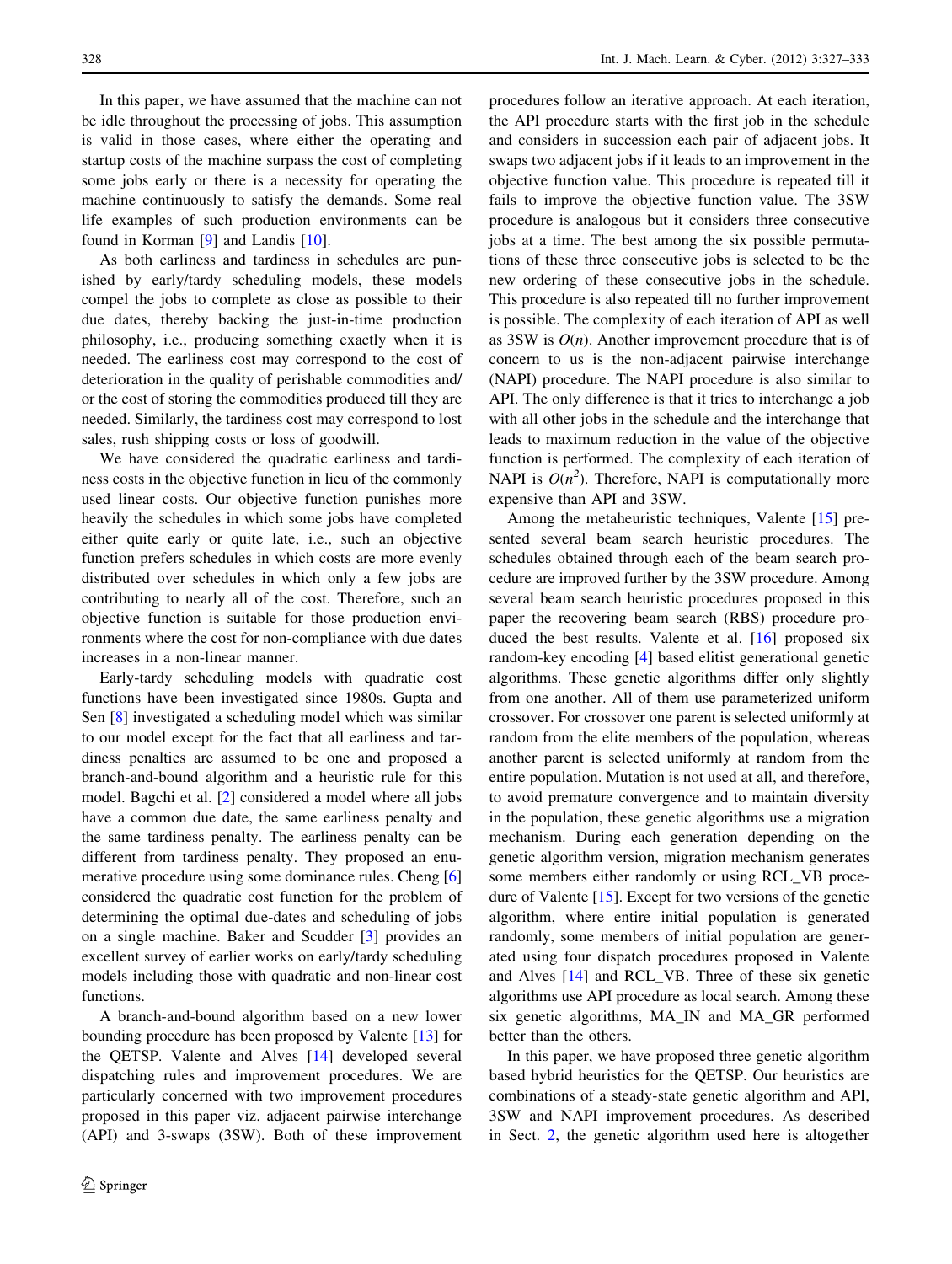<span id="page-2-0"></span>different from those used in Valente et al. [[16\]](#page-6-0), i.e., solution encoding, population replacement strategy, genetic operators viz. selection, mutation and crossover are all different. Moreover, no migration mechanism is used. We have compared our hybrid heuristics with RBS, MA\_IN and MA\_GR on the same benchmark instances as used in Valente [[15\]](#page-6-0) and Valente et al. [\[16](#page-6-0)]. These hybrid heuristics not only obtained better quality solutions, but also are faster.

The remainder of this paper is organized as follows: Sect. 2 describes our hybrid heuristics. Section [3](#page-3-0) reports the computational results of our heuristics and compares them with RBS, MA\_IN and MA\_GR. Finally, some concluding remarks are presented in Sect. [4.](#page-6-0)

## 2 Hybrid heuristics for the QETSP

We have developed three hybrid heuristics for the QETSP combining a genetic algorithm with API, 3SW and NAPI improvement procedures. We first describe our genetic algorithm, then the manner in which this genetic algorithm is combined with the improvement procedures, and finally, the three heuristics.

## 2.1 The genetic algorithm

Our genetic algorithm uses the steady-state population replacement model [[7\]](#page-6-0) instead of the commonly used generational model. Unlike generational replacement, where the entire parent population is replaced with an equal number of newly created children every generation, in the steady-state population replacement method a single child is produced in every generation and it replaces a less fit member of the population. In comparison to the generational method, the steady-state population replacement method generally finds better solutions faster. This is because of permanently keeping the best solutions in the population and the immediate availability of a child for selection and reproduction. Another advantage of the steady-state population replacement method is the ease with which duplicate copies of the same individuals are prevented in the population. In the generational approach, duplicate copies of the highly fit individuals may exist in the population. Within few generations, these highly fit individuals can dominate the whole population. When this happens, crossover becomes totally ineffective and the mutation becomes the only possible way to improve solution quality. Under this situation improvement, if any, in solution quality is very slow. Such a situation is called premature convergence. In the steady-state approach we can easily avoid this situation by simply checking each newly generated child against current population members and discarding it if it is identical to any member.

Our genetic algorithm uses permutation encoding to represent a chromosome, i.e., a linear permutation of jobs represents a chromosome. Using permutation encoding for QETSP has several advantages. First, only feasible solutions are represented by this encoding, and, hence, no repair mechanism is required to repair the infeasible solution generated after the application of genetic operators. Second, there is a one-to-one correspondence between a schedule and the corresponding permutation representation, and, hence, this encoding does not suffer from the problem of redundant solutions. The presence of redundancy in an encoding can make genotype space (the space of all possible chromosomes) to be much larger than the phenotype space (the space of all possible solutions). As a result, a genetic algorithm, which works in genotype space, is forced to unnecessarily search a bigger space. This can adversely affect the performance of the genetic algorithm. Third, unlike some other encodings such as random-keys [\[4](#page-6-0)], no decoder is required to convert a chromosome into its equivalent schedule. We have taken the fitness of a chromosome to be equal to the cost of the schedule represented by it. The less the cost of a schedule represented by a chromosome, the more fit it is.

We have used uniform order based (UOB) crossover [\[7](#page-6-0)]. UOB crossover copies, with probability  $p_{\mu}$ , job at each position from one of the two parents to the corresponding position in the child. The remaining positions in the child are filled from the unused jobs in the order in which these jobs appear in the second parent. Following the philosophy of fitness based crossover proposed by Beasley and Chu [\[5](#page-6-0)], we have set  $p_u$  to be equal to  $f(p_2)/(f(p_1) + f(p_2)),$ where  $f(p_1)$  and  $f(p_2)$  are fitness of first and second parents respectively. Figure [1](#page-3-0) explains the UOB crossover with the help of an example. The first parent has fitness 10 and the second parent has fitness 15. Therefore, the job at each position of the first parent will be copied to the corresponding position in the child with probability 0.6. If for each position a random number is generated as per the figure then the jobs at first, fourth, fifth and seventh position will be copied to the corresponding positions in child. Therefore, the partially formed child will be  $4 \_ 1 \_ 5 \_ 8 \_$ where '\_' indicates an empty position. These empty positions will be filled by so far unused jobs in the order in which they occur in the second parent. Therefore, the complete child will be 4 6 2 1 5 7 8 3.

We have tried two different mutations—swap mutation and insert mutation. Multiple swap or insert mutations are used to mutate a chromosome. However, a job is swapped only with nearby jobs. Likewise a job is inserted only in the vicinity of its original position.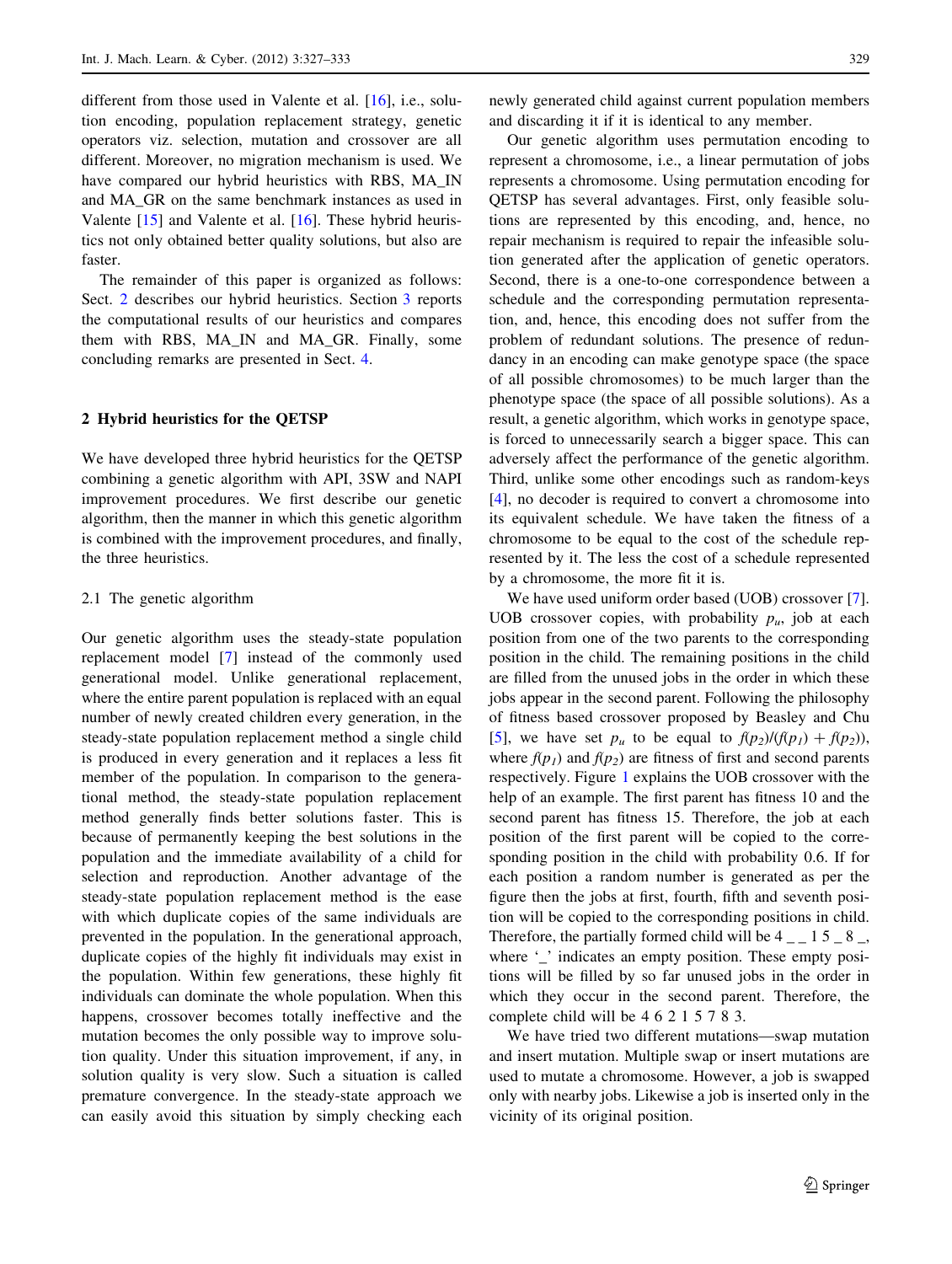

<span id="page-3-0"></span>Fig. 1 Uniform order based crossover

Crossover and mutation are used in a mutually exclusive way, i.e., a child is generated either by crossover or by mutation but never by both. The probability with which crossover is used needs to be determined empirically (mutation probability will be simply 1—crossover probability). Parents are selected for crossover using probabilistic binary tournament selection, whereas for mutation a single parent is randomly selected.

We have generated the initial population randomly. However, as our genetic algorithm is steady-state, we have therefore guaranteed the uniqueness of each member of the initial population. Moreover, during each generation the newly produced child is compared with current population members, and it is discarded if it is identical to any member. If the newly created child is unique with respect to the current population, then it is included in the current population replacing the worst member.

# 2.2 API/3SW/NAPI improvement procedures

As API and 3SW are computationally less expensive than NAPI, therefore, these improvement procedures are used inside the genetic algorithm to improve the solution obtained after the application of genetic operators during each iteration, whereas, NAPI is used to improve further the best solution returned by the genetic algorithm. As API and 3SW are used during each iteration of the genetic algorithm, therefore, instead of iterating them till no improvement is possible in solution quality, we have iterated them for a fixed number of times. NAPI is repeatedly applied until it is not possible to improve the schedule further.

# 2.3 Three hybrid heuristics

Different combinations of genetic algorithm and improvement procedures give the three hybrid heuristics. NAPI is invariably used in all the three hybrid heuristics to improve the best solution returned by the genetic algorithm. Our first heuristic uses genetic algorithm with swap mutation along with the API procedure in the aforementioned manner. We shall call this heuristic GASM-API. In our second heuristic, the genetic algorithm is the same, but 3SW is used in place of API. We shall call this heuristic GASM-3SW. In our third heuristic (GAIM-3SW), we have used genetic algorithm with insert mutation along with 3SW.

\n
$$
generate initial population;
$$
\n current\_best ← best solution of the initial population;\n while (termination criterion remains unsatisfied){\n if (u01 < fixed value) {\n select two parents p<sub>1</sub> and p<sub>2</sub> using binary tournament selection;\n- $C \leftarrow \text{crossover}(p_1, p_2);$ \n } else {\n select a parent p<sub>1</sub> randomly;
\n- $C \leftarrow \text{mutate}(p_1);$ \n } \n } \n} \n

\n\n $C \leftarrow \text{mutate}(p_1);$ \n

\n\n $C \leftarrow \text{mutate}(p_2);$ \n

\n\n $C \leftarrow \text{mutate}(p_1);$ \n

\n\n $C \leftarrow \text{mutate}(p_2);$ \n

\n\n $C \leftarrow \text{mutate}(p_2);$ \n

\n\n $C \leftarrow \text{mutate}(p_2);$ \n

\n\n $C \leftarrow \text{mutate}(p_2);$ \n

\n\n $C \leftarrow \text{mutate}(p_2);$ \n

\n\n $C \leftarrow \text{mutate}(p_2);$ \n

\n\n $C \leftarrow \text{mutate}(p_2);$ \n

\n\n $C \leftarrow \text{mutate}(p_2);$ \n

\n\n $C \leftarrow \text{mutate}(p_2);$ \n

\n\n $C \leftarrow \text{mutate}(p_2);$ \n

\n\n $C \leftarrow \text{Part}(C \leftarrow \text{start} \cup \text{best})$ \n

\n\n $C \leftarrow \text{Part}(C \leftarrow \text{start} \cup \text{best})$ \n

\n\n $C \leftarrow \text{Part}(C \leftarrow \text{start} \cup \text{best})$ \n

\n\n $C \leftarrow \text{Part}(C \leftarrow \text{start} \cup \text{best})$ \n



The pseudo-code of our hybrid approach is given in Fig. 2, where u01 is a uniform variate in [0, 1], unique is a function that returns 1 if the newly generated solution C is unique with respect to existing population members, otherwise it returns 0. IP is the improvement procedure consisting of multiple passes of either 3SW or API as described in Sect. 2.2.

#### 3 Computational results

The three hybrid heuristics viz. GASM-API, GASM-3SW and GAIM-3SW have been coded in C and executed on a Linux based 3.0 GHz Pentium 4 system with 512 MB RAM. We have used a population of 400 chromosomes and have selected two parents for crossover with different probability of the better being the winner in binary tournament selection. The first parent is selected from the better of the two randomly chosen chromosomes with probability 0.9, whereas for other parent this probability is 0.8. Crossover is used to generate a new child with probability 0.85, otherwise mutation is used. Insert mutation or swap mutation is used  $\vert n/10 \vert$  times to mutate a schedule. In case of swap mutation, a job is swapped only with the second or third or fourth neighbor in either direction, whereas in case of insert mutation, a job is inserted only after third or fourth or fifth neighbor in either direction. API or 3SW is applied  $\lceil n/4 \rceil$  times at the most (may be less if one complete iteration of them fails to improve the schedule) during each iteration of the genetic algorithm.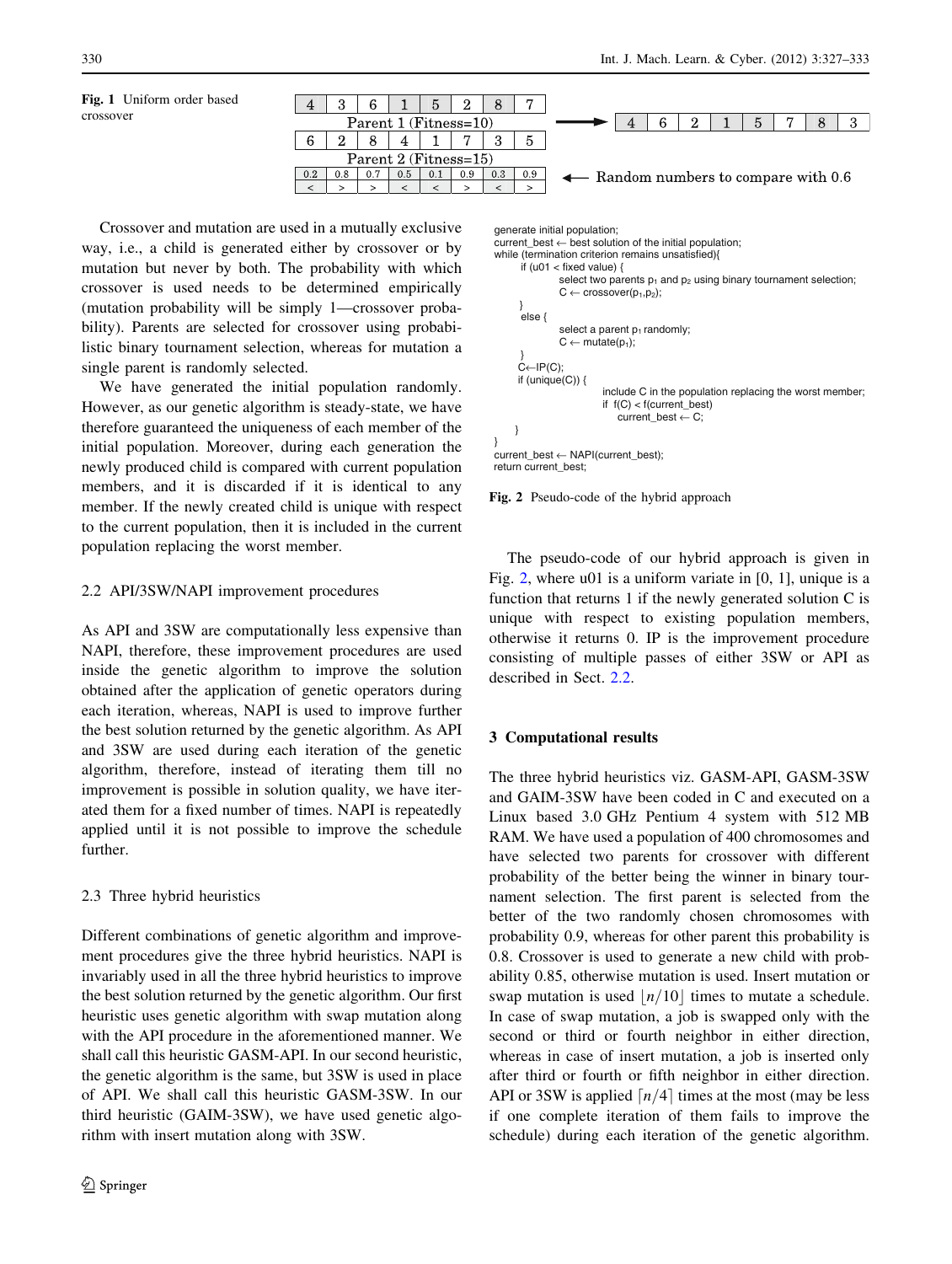All these parameter values are determined empirically after large number of trials. These parameter values provide good results, though they may not be optimal on all instances. We have executed our heuristics once on each instance. During each execution the genetic algorithm terminates when either the best solution does not improve over 100n iterations or it has run for a total of 1,000n iterations.

We have compared GASM-API, GASM-3SW and GAIM-3SW with RBS [\[15](#page-6-0)] and MA\_IN and MA\_GR [[16\]](#page-6-0) on the same QETSP test instances as used in Valente [[15\]](#page-6-0) and Valente et al. [[16\]](#page-6-0). These instances consist of 10, 15, 20, 25, 50, 75, 100, 250 and 500 jobs. Due to high computational times, all the genetic algorithms including MA\_IN and MA\_GR proposed in Valente et al. [[16\]](#page-6-0) could not be executed on instances of size 250 and 500. All these instances were generated randomly by slightly modifying the instance generation procedure used in Abdul-Razaq and Potts [\[1](#page-6-0)], Li [[11\]](#page-6-0) and Liaw [\[12](#page-6-0)]. For each job  $J_i$ , an integer processing time  $p_i$ , an integer earliness penalty  $h_i$  and an integer tardiness penalty  $w_i$  are generated uniformly at random from one of the two intervals [45, 55] and [1, 100], to create low (L) and high variability (H), respectively. The integer due date for each job  $J_i$  is selected uniformly at random from the interval  $[P(1 - T - RDD/2), P(1 T + RDD(2)$ , where P is the sum of processing times of all the jobs, T is the tardiness factor and RDD is the range of due dates. The T was set to 0.0, 0.2, 0.4, 0.6, 0.8, 1.0 and RDD was set to 0.2, 0.4, 0.6, 0.8. This leads to 24 different combinations of T and RDD values. For each problem size, for each of the two variabilities (L or H) and for each of these 24 combinations, 50 instances were generated uniformly at random. Therefore, there are 1,200 instances for each combination of problem size and variability.

3.1 Comparison of solution quality on small instances

Table 1 compares GASM-API, GASM-3SW and GAIM-3SW with RBS, MA\_IN and MA\_GR on small instances of size 10, 15 and 20 in terms of average relative deviation from optimum expressed in percentage (%dev) and the number of times an optimal solution was found expressed in percentage (%opt). The optimum solutions for these instances were determined through the branch-and-bound method proposed in Valente [\[13](#page-6-0)]. For any instance the relative deviation from optimum in percentage is calculated as  $100 \times (HSol - Opt)/Opt$ , where Hsol is the solution obtained through heuristic and Opt is the optimum solution. Data for RBS are taken from Valente [[15\]](#page-6-0) and data for MA\_IN and MA\_GE are taken from Valente et al. [\[16](#page-6-0)].

Table 1 clearly shows the superiority of our three heuristics over RBS, MA\_IN and MA\_GR. GASM-API, GASM-3SW and GAIM-3SW were able to find an optimum solution in every run.

# 3.2 Comparison of solution quality with RBS on remaining instances

Table [2](#page-5-0) compares GASM-API, GASM-3SW and GAIM-3SW with RBS on instances of size 25, 50, 75, 100, 250 and 500 in terms of average relative improvement over RBS expressed in percentage (%imp) and number of times the solutions obtained by our heuristics are better (B) or worse (W) than or equal (E) to RBS. Data for RBS are taken from Valente [[15\]](#page-6-0). Table [2](#page-5-0) clearly shows the superiority of our heuristics over RBS. GASM-3SW always finds a solution as good as or better than RBS, whereas GASM-API does the same on all but five instances and GAIM-3SW on all but three instances. As far as

| Var | Heuristic       | $n=10$  |          |         | $n=15$   |         | $n=20$   |  |
|-----|-----------------|---------|----------|---------|----------|---------|----------|--|
|     |                 | $%$ dev | $\%$ opt | $%$ dev | $\%$ opt | $%$ dev | $\%$ opt |  |
| L   | <b>RBS</b>      | 0.00    | 99.92    | 0.00    | 100.00   | 0.00    | 99.67    |  |
|     | MA IN           | 0.00    | 100.00   | 0.00    | 100.00   | 0.00    | 100.00   |  |
|     | MA GR           | 0.00    | 100.00   | 0.00    | 100.00   | 0.00    | 100.00   |  |
|     | <b>GASM-API</b> | 0.00    | 100.00   | 0.00    | 100.00   | 0.00    | 100.00   |  |
|     | GASM-3SW        | 0.00    | 100.00   | 0.00    | 100.00   | 0.00    | 100.00   |  |
|     | GAIM-3SW        | 0.00    | 100.00   | 0.00    | 100.00   | 0.00    | 100.00   |  |
| H   | <b>RBS</b>      | 0.22    | 95.67    | 0.91    | 88.00    | 1.40    | 82.50    |  |
|     | MA IN           | 0.00    | 99.99    | 0.00    | 98.90    | 0.00    | 96.63    |  |
|     | MA GR           | 0.00    | 99.99    | 0.00    | 98.91    | 0.00    | 96.82    |  |
|     | <b>GASM-API</b> | 0.00    | 100.00   | 0.00    | 100.00   | 0.00    | 100.00   |  |
|     | GASM-3SW        | 0.00    | 100.00   | 0.00    | 100.00   | 0.00    | 100.00   |  |
|     | GAIM-3SW        | 0.00    | 100.00   | 0.00    | 100.00   | 0.00    | 100.00   |  |

| Table 1 Comparison of         |
|-------------------------------|
| different heuristics on small |
| instances for which optimum   |
| solutions are known           |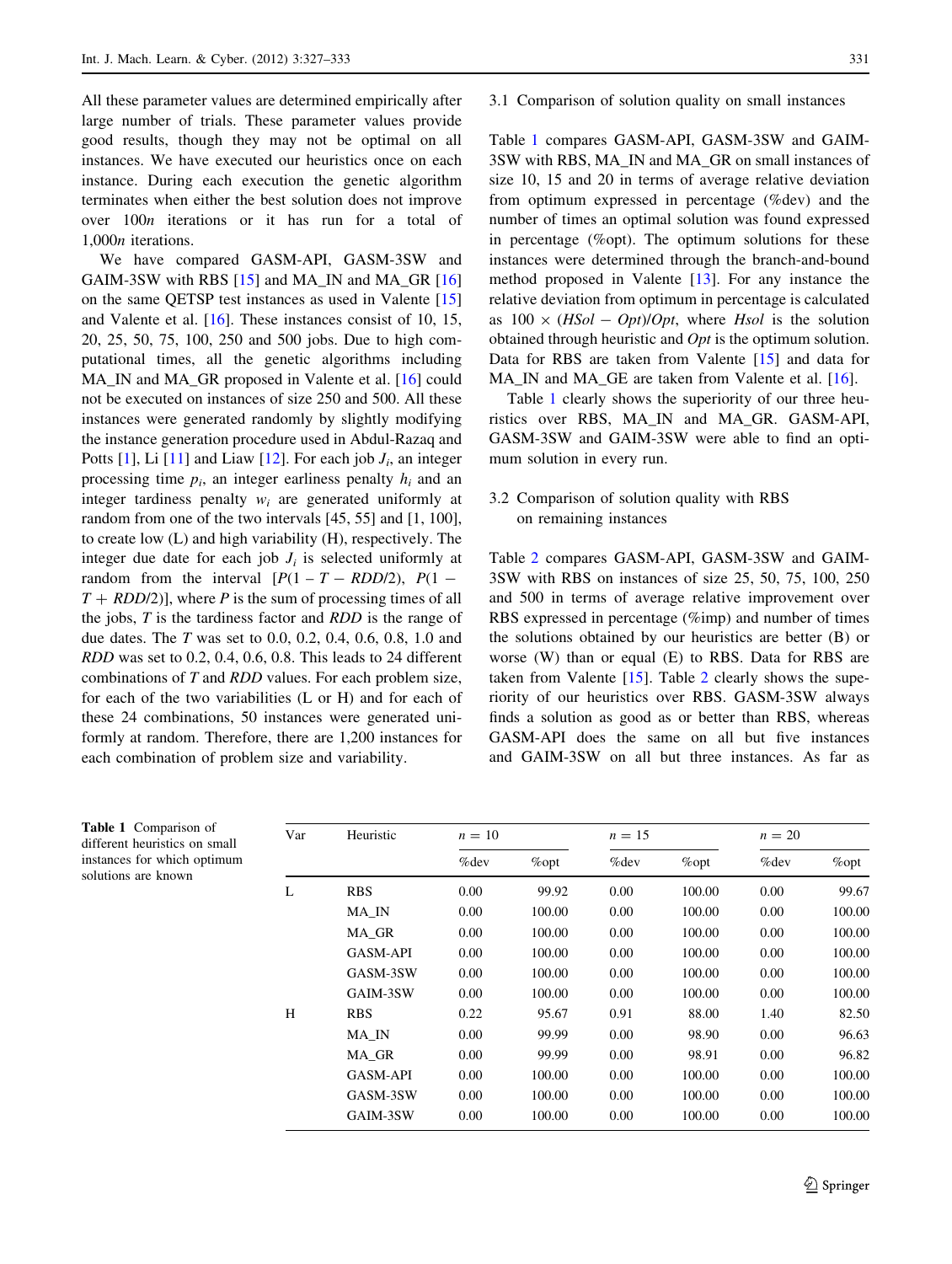| Var | $\boldsymbol{n}$ | <b>GASM-API</b> |       |       |                  | GASM-3SW |       |       |                | GAIM-3SW |       |       |              |
|-----|------------------|-----------------|-------|-------|------------------|----------|-------|-------|----------------|----------|-------|-------|--------------|
|     |                  | $\%$ imp        | B     | E     | W                | $\%$ imp | B     | E     | W              | $\%$ imp | B     | E     | W            |
| L   | 25               | 0.000028        | 8     | 1,192 | $\boldsymbol{0}$ | 0.000028 | 8     | 1,192 | $\overline{0}$ | 0.000028 | 8     | 1,192 | $\mathbf{0}$ |
|     | 50               | 0.000156        | 35    | 1,165 | $\overline{0}$   | 0.000156 | 35    | 1,165 | $\overline{0}$ | 0.000156 | 35    | 1,165 | $\theta$     |
|     | 75               | 0.000062        | 85    | 1,115 | $\overline{0}$   | 0.000062 | 85    | 1,115 | $\overline{0}$ | 0.000062 | 85    | 1,115 | $\mathbf{0}$ |
|     | 100              | 0.000053        | 126   | 1.074 | $\overline{0}$   | 0.000053 | 126   | 1,074 | $\overline{0}$ | 0.000053 | 126   | 1,074 | $\theta$     |
|     | 250              | 0.000034        | 335   | 865   | $\overline{0}$   | 0.000034 | 335   | 865   | $\overline{0}$ | 0.000034 | 335   | 865   | $\mathbf{0}$ |
|     | 500              | 0.000011        | 539   | 659   | 2                | 0.000011 | 540   | 660   | $\overline{0}$ | 0.000011 | 538   | 659   | 3            |
| H   | 25               | 1.367578        | 284   | 916   | $\overline{0}$   | 1.367578 | 284   | 916   | $\Omega$       | 1.367578 | 284   | 916   | $\theta$     |
|     | 50               | 2.234419        | 538   | 661   | 1                | 2.234581 | 538   | 662   | $\overline{0}$ | 2.234577 | 538   | 662   | $\mathbf{0}$ |
|     | 75               | 2.433543        | 700   | 499   | 1                | 2.433656 | 700   | 500   | $\Omega$       | 2.433678 | 699   | 501   | $\theta$     |
|     | 100              | 2.782419        | 793   | 407   | $\overline{0}$   | 2.782871 | 795   | 405   | $\overline{0}$ | 2.782919 | 795   | 405   | $\mathbf{0}$ |
|     | 250              | 2.891773        | 1.029 | 170   | 1                | 2.892286 | 1,031 | 169   | $\overline{0}$ | 2.892316 | 1,032 | 168   | $\theta$     |
|     | 500              | 3.002776        | 1,140 | 60    | $\theta$         | 3.003949 | 1,141 | 59    | $\mathbf{0}$   | 3.004072 | 1,141 | 59    | $\theta$     |

<span id="page-5-0"></span>Table 2 Comparison of GASM-API, GASM-3SW and GAIM-3SW with RBS

Table 3 Relative Improvement of MA\_IN and MA\_GR over **RBS** 

| Var | $\boldsymbol{n}$ | MA IN            |                    | MA GR            |                    |  |  |
|-----|------------------|------------------|--------------------|------------------|--------------------|--|--|
|     |                  | %imp (best case) | $\%$ imp (average) | %imp (best case) | $\%$ imp (average) |  |  |
| L   | 25               | 0.000028         | 0.000027           | 0.000028         | 0.000025           |  |  |
|     | 50               | 0.000156         | 0.000156           | 0.000156         | 0.000156           |  |  |
|     | 75               | 0.000062         | 0.000062           | 0.000062         | 0.000062           |  |  |
|     | 100              | 0.000053         | 0.000052           | 0.000053         | 0.000052           |  |  |
| H   | 25               | 1.367464         | 1.298696           | 1.365337         | 1.283716           |  |  |
|     | 50               | 2.233715         | 2.201221           | 2.234009         | 2.180008           |  |  |
|     | 75               | 2.433641         | 2.411501           | 2.432683         | 2.396436           |  |  |
|     | 100              | 2.782789         | 2.768149           | 2.782185         | 2.755444           |  |  |

comparison among our three heuristics is concerned, they perform more or less the same. GASM-3SW performed equally well on low as well as high variability instances. GAIM-3SW performed better than others on high variability instances in terms of relative improvement. Overall, GASM-API performed slightly worse than the other two.

# 3.3 Comparison of solution quality with MA\_IN and MA\_GR on remaining instances

MA\_IN and MA\_GR were executed 10 times on each instance. Therefore, here average relative improvement was defined in two ways—average relative improvement over RBS with respect to best solution found during 10 trials and average relative improvement over RBS with respect to average solution quality of 10 trials. Table 3 reports these values for MA\_IN and MA\_GR. Data for MA\_IN and MA\_GR are taken from Valente et al. [\[16](#page-6-0)]. Comparing Tables 2 and 3, we can see that GASM-3SW and GAIM-3SW performed as well as or better than the MA\_IN and MA\_GR on instances of all sizes. Even the relative improvements of GASM-3SW and GAIM-3SW

are better than the best case relative improvement of MA\_IN and MA\_GR. This is significant as GASM-3SW and GAIM-3SW are executed only once on each instance. Had these heuristics been executed ten times and the average relative improvement in the best case of these heuristics would have been compared with MA\_IN and MA\_GR, the results of these heuristics would have been much better.

# 3.4 Comparison of running time of different heuristics

Table [4](#page-6-0) shows the average execution times of different heuristics. Data for RBS are taken from Valente [\[15](#page-6-0)], whereas data for MA\_IN and MA\_GR are taken from Valente et al. [\[16](#page-6-0)]. RBS, MA\_IN and MA\_GR were executed on a 2.8 GHz Pentium 4 system, whereas our heuristics are executed on a 3.0 GHz Pentium 4 system. Therefore, it is not possible to exactly compare the execution times of different heuristics. Except for  $n = 25$ , our three heuristics require less time than MA\_IN and MA\_GR. RBS is the fastest among all up to  $n = 100$ , whereas on instances of size 500 and 250, GASM-API is